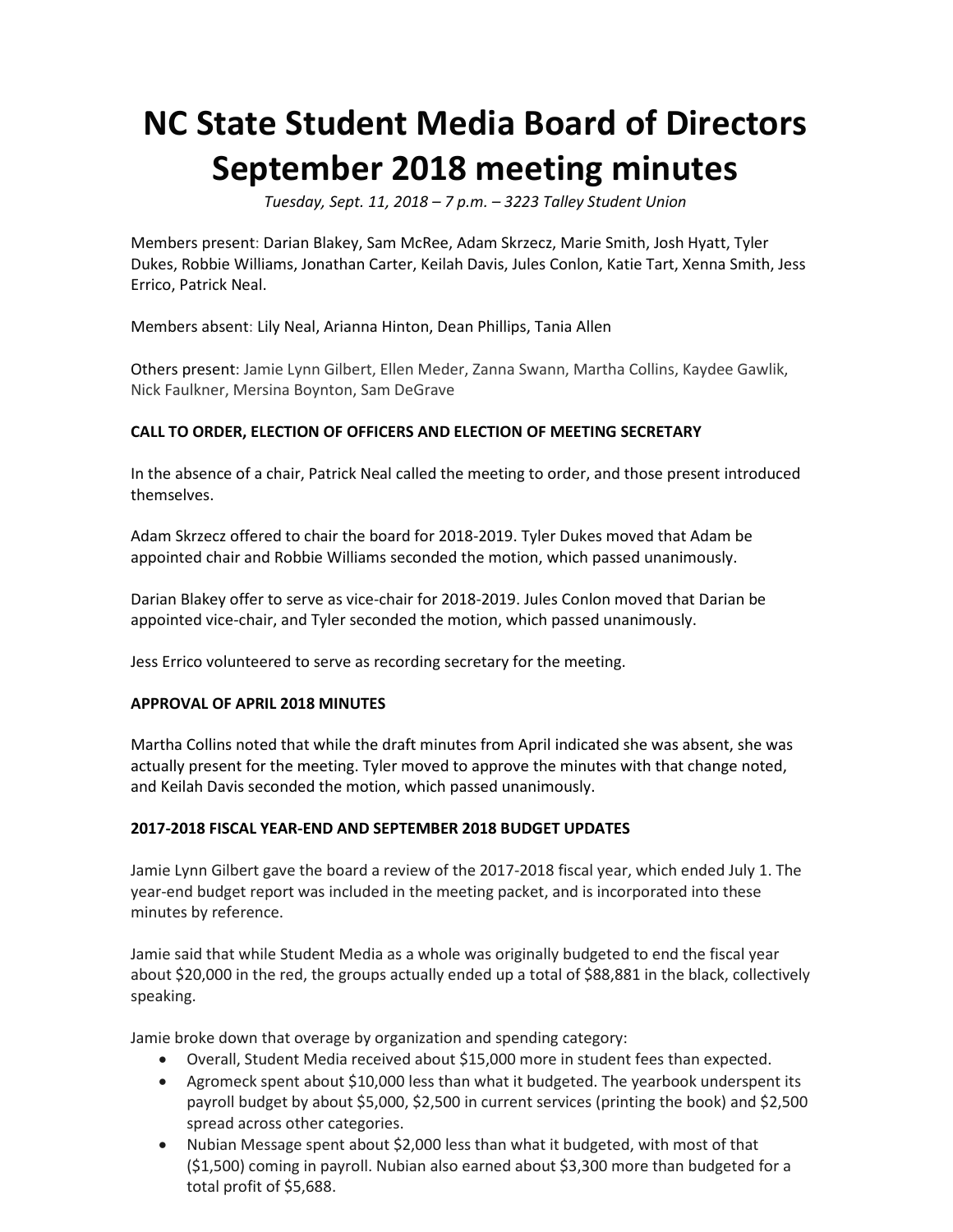- Technician spent about \$34,000 less than what was budgeted, about \$22,000 in payroll and \$8,500 in printing. By year's end, Technician had booked about \$87,000 in advertising revenue. While that was over the \$80,000-\$85,000 revised revenue goal for April, it will still well under the \$160,000 goal set at the beginning of the year. In the final accounting, Technician's expenses exceeded its revenues by almost \$38,000.
- Windhover spent about \$4,000 less than what was budgeted, saving more than \$2,000 on to the national media convention in 2017. In the end, Windhover ended the year with a book printing and another \$1,000 in leadership development, as the magazine sent no one profit of about \$5,000.
- payroll savings. The station went over budget in a few categories (i.e., supplies and current • WKNC spent about \$18,500 less than what was budgeted, virtually all of that coming in services), those expenditures were offset by underspending in other categories. On the revenue side, the station earned about \$6,000 more than expected, for a total profit of about \$25,500.
- **•** General Administration was where Student Media saw its biggest variance as compared to budgeted. About \$26,000 of that was in payroll, which broke down to lapsed SHRA salary (both regular and capital expendisures), we spent \$27,000, for a savings of about \$26,500. Media forgoing the purchases of new photo/video equipment and servers outlined in current services; \$6,000 was for printing of the orientation magazine that wasn't billed in unspent \$2,500 contingency in current services. We also spent about \$5,000 less than budgeted in fixed charges, which is for Adobe Creative Cloud subscriptions that we were initial spending projections. Overall, General Administration spent about \$85,000 less than for the Business and Marketing Manager's position totaling about \$8,000 and about \$18,000 in unspent temporary (student) salaries. Out of the \$53,000 budgeted for supplies Most of that was the result of Student Media receiving \$19,200 in one-time funding from DASA to offset capital expenditures at WKNC. The remainder was the result of Student Student Media's capital and technology plan. Elsewhere in General Administration, we underspent by about \$3,000 in leadership development, admin service charges came in about \$7,000 under budget, \$1,000 less for promotional items, and \$2,000 unspent on newspaper rack repairs and installations. Also, we spent \$16,000 less than expected in time for posting in 2017-2018, \$3,000 was saved on magazine printing and postage, and an never charged for.

 Following the report, Keilah asked the difference between admin service charges, fixed charges and current charges. Jamie said admin service charges could be thought of as a "tax" the university charges student media for support services, bookkeeping services, housekeeping, utilities and other DASA expenses Student Media doesn't pay directly. Jamie said current services covered a wide array of expenses, but for Student Media the vast majority of them were printing charges incurred by the print outlets. It also includes promotional items (swag) and ads on Facebook. Jamie said fixed charges were recurring expenses that happen annually like national organization membership dues, music licensing fees for WKNC.

 Jamie then moved to the September budget update, which was included in the meeting packet moving forward. On that front, she said year-to-date totals were about on par with recent years. and is included as part of these minutes by reference. She said that it was quite early in the year, but we were so far doing well. She said Technician revenues would obviously be an area of focus She also pointed out to new board members that Windhover historically doesn't see any significant expenditures until the spring semester, and that almost all of its spending would come late in the academic year.

 Nick Faulkner asked why Technician's payroll budget was some \$10,000 lower for 2018-2019 than what had been spent on payroll in 2017-2018. Ellen said she and Jonathan had arrived at that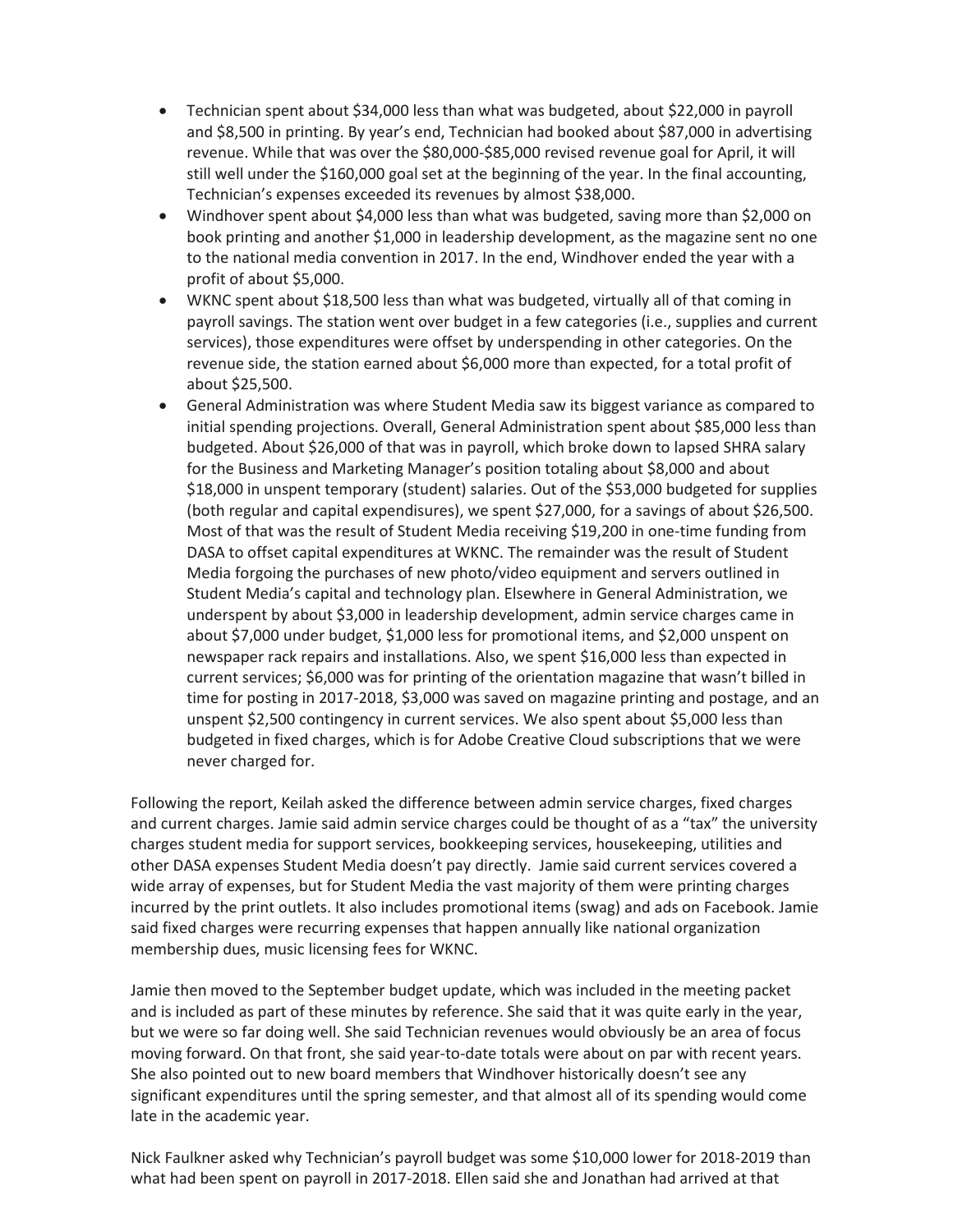senior staff going to the KABA system. In the final analysis, she said the overall number of hours was slightly lower once Technician's switch from a twice-weekly to a weekly print schedule was taken into account. Ellen said a detailed, position-by-position budget was available to anyone who figure after carefully examining each role and reallocating hours for each position in light of the wanted to see exactly how Technician's payroll budget was accounted for.

#### **SUMMER SALES UPDATE**

 Zanna Swann gave a positive report on summer ad sales, saying that the Student Business Office had a good summer despite having a staff of two. Most notably, Zanna reported that sales for the Summer Orientation magazine were outstanding, and totaled some \$27,000. Patrick added that this total smashed all previous sales record for summer Orientation publications, and that distribution was so brisk over the summer that distribution had to be curtailed in the last orientation sessions because supplies ran low.

# **SUMMER/FALL RECRUITMENT UPDATE**

 orientation information sessions had been especially successful, representing an overall 40% increase in students expressing interest at official recruitment events. (Ellen noted that her figures professional staff.) Ellen said that as of the date of her report, 179 students had officially been Ellen prepared a summer/fall recruitment report for the board, which is attached and made part of these minutes by reference. Ellen said Student Media's recruitment efforts through the summer did not include recruitment/interest events on the part of individual organizations, nor did it include students who approached Student Media through unofficial avenues.) Ellen gave special thanks to the student leaders who staffed the summer tabling events, saying that recruitment always seemed to go better when students staffed the tables instead of members of the hired so far in the academic year, with about 10 more pending.

# **UPDATE ON PILOT PHOTO COPYRIGHT/POSTING POLICY CHANGE**

 change to Student Media's copyright and posting policy for photographers. Briefly, the board had Agromeck Photo Editor Kaydee Gawlik and photographer Nick Faulkner updated the board on a voted in April to allow photographers to post their photographs to their own social media accounts so long as they credited and linked back to the publication. (A full recap of the discussion behind the rule change was recounted in the April 2018 minutes.)

 problems had arisen, they said there was little hard data available following the relatively slow summer months. That's why they asked for the policy to be extended until the end of the Kaydee and Nick asked the board for an extension of the policy, and a brief discussion ensued. Kaydee and Nick said that while they believed the initial results had been positive, and that no semester.

 In the end, Tyler moved that the policy be changed permanently, saying the board could always revisit it if problems arose. Jonathan Carter seconded the motion, which passed unanimously.

#### **ADVISER & PROGRAM SURVEY RESULTS**

 Media students in the spring. (A written summary of the results was included with the meeting undertaken a survey like this since 2011, so he didn't know exactly what to expect – he said things appeared to be going well from his vantage point, but he said he was prepared to be surprised. Patrick reviewed the aggregate results of the adviser and program survey distributed to all Student package, and is included as part of these minutes by reference.) He said that Student Media hadn't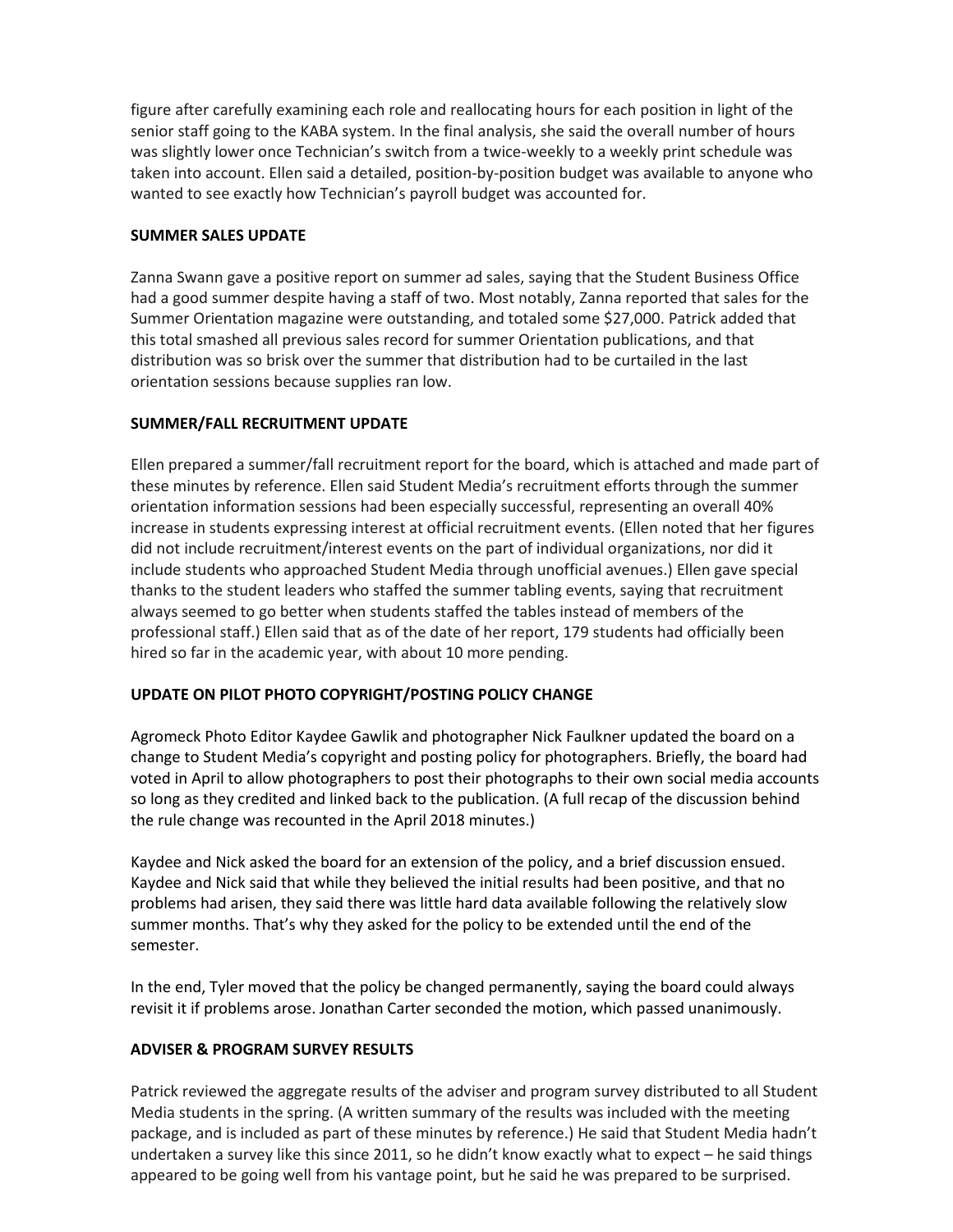Thankfully, he said, there were no real surprises. Pointing at the results, he said students were organizations. Patrick said that the information collected in the survey would make for good surveys more often. Finally, he thanked Martha for spearheading the effort in developing the pleased overall with both the professional staff and their respective organizations. He said he was also pleased with the thoughtful comments and suggestions students made regarding their baseline data moving forward, and he said he believe the department should undertake such survey prior to its deployment.

I response to questions, Patrick said he would make the individual results available to the student leaders, though he said he wanted to be careful with some of the open-ended responses, as he had promised respondents not to share any information that might compromise their confidentiality.

#### **FALL FROLIC ON THE OVAL**

 Campus, which is set for the afternoon of Thursday, Nov. 15. Patrick said the Business Office had originally conceived of it as a traditional fall housing fair, but he said they ultimately decided to go bigger with the event and make it more of a fall festival/information fair to include more than just apartment complexes. To that end, he said, Student Media was offering to procure tables for any In addition, he said Student Media had partnered with Feed the Pack food pantry to help them stock their new pantry in the Honors Commons. With that in mind, he said they had picked the Nov. 15 date because it fell in the middle of National Hunger & Homelessness Awareness Week departments to see who could collect the most items for the pantry. He encouraged members of the board to spread the word about the event and to be on the lookout for more information on it Patrick and Zanna spoke to the board about the Fall Frolic on the Oval event on Centennial other DASA departments who wanted to participate in the event at no charge to the departments. Nov. 10-18. He said he hoped friendly competitions might be undertaken by participating in coming days.

#### **NEW STUDENT MEDIA WEBSITE**

 the "NC State branded" Wordpress site would replace Student Media's current Drupal website. He said that once it was completed, he hoped to "give more people the keys to it" so that the said the site should be ready to go live within the next month and that she would send everyone Patrick and Jamie briefly reported on a new website in the works for Student Media. Patrick said professional staff could contribute pieces on their respective organizations, adding that the editors and general managers might be called on to contribute pieces regarding their own activities. Jamie the link to it once it was ready.

#### **CONSIDERATION OF 2018-2019 STUDENT BUSINESS OFFICE GM APPLICATION**

 Zanna introduced Student Business Office General Manager candidate Mersina Boynton to the board. In a brief introduction, Mersina said she was a junior majoring in marketing who had been a part of the Student Business Office Staff since the beginning of the Spring 2018 semester. She also briefly recounted her participation in a summer student media workshop, and said she planned to try and implement some of the good ideas she heard there.

 Keilah, Patrick, Jamie and Technician Managing Editor Connor Bolinder also took part in the Robbie said the Business Office Advisory Board had interviewed Mersina Oct. 4, and that Jonathan, question-and-answer session. He said Mersina had done a fantastic job in the interview, and he said the board was also impressed with how she had helped carry the Student Business Office through the summer as its lone student employee.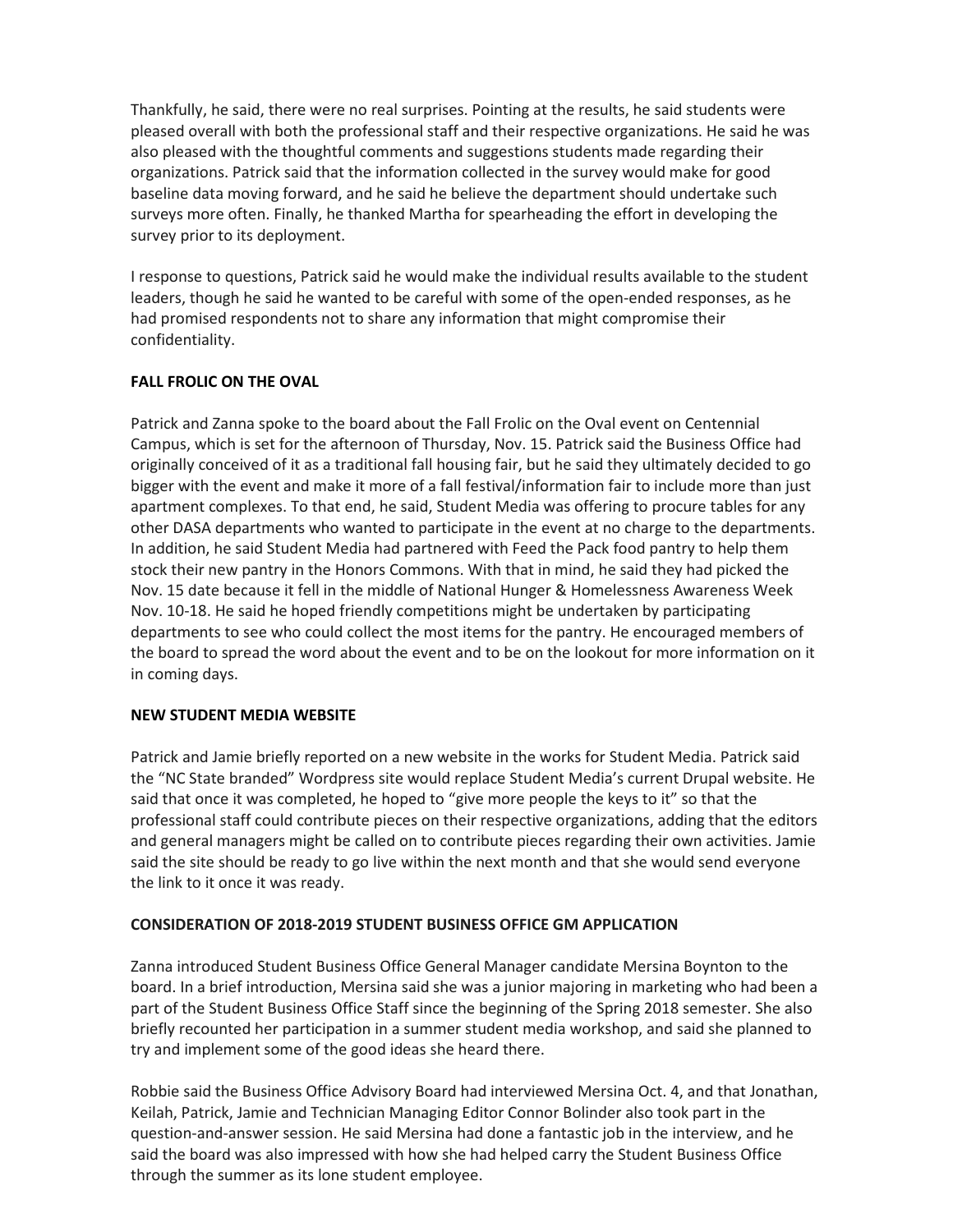On behalf of the advisory board, Robbie made a motion to name Mersina the Student Business Office General Manager for 2018-2019, with Jonathan seconding the motion. It passed unanimously.

#### **REPORT ADDENDA**

Reports for each outlet were included with the meeting package and are included as part of these minutes by reference.

The student leaders offered the following addenda to their written reports:

- the Alumni Association that will provide a free yearbook to all student purchasing • Katie Tart noted that Agromeck's leadership staff had switched over to the KABA timekeeping system in July. She also noted a new partnership between the yearbook and protection plans for their class ring. Katie said Balfour was underwriting the program and that initial response to it had been very encouraging.
- that she was considering creating a photo editor position for the Nubian. Ellen encouraged the board to check out the Nubian's new website, which Keilah had noted in her written • Keilah said she was in the process of interviewing three potential new staff members and report.
- • Jonathan said that his staff had also transitioned to the KABA system and that 20 members of the editorial staff were clocking in and out. He said this should provide information that would allow Technician to be more precise with its personnel budget.
- system, explaining that it was the timekeeping system used by the university as a whole. rates at some point. Ellen added that the system would allow the publications to budget • In response to an inquiry from Tyler, the professional staff spoke more about the KABA Patrick said WKNC had implemented the system in 2017-2018 as a pilot program, and that results from that trial were so encouraging, all of the other groups except Windhover had followed suit. He also noted that this change had not affected per-story and per-photo piece rates, though he said Student Media would likely have to revisit and reassess those for positions more precisely, as student leaders would be able to tell which positions need more hours allotted to them and which positions could be allotted less.
- Patrick quickly briefed the board on Student Media's hurricane planning. He said both the Nubian and Technician had elected to postpone their Thursday print editions since the university would be closed. He also said that WKNC would remain on the air as long as Witherspoon and the library transmitter had power; Jamie added that DJs with shifts scheduled during the closure had been excused from those shifts. In response to a question about storm coverage from Tyler, Jonathan said his staff was prepared to cover the hurricane from home using a multimedia approach, including social media, video and photos.

# **ADJOURN**

 Tyler made a motion to adjourn the meeting at 8:05 p.m., with Keilah seconding the motion. It passed unanimously.